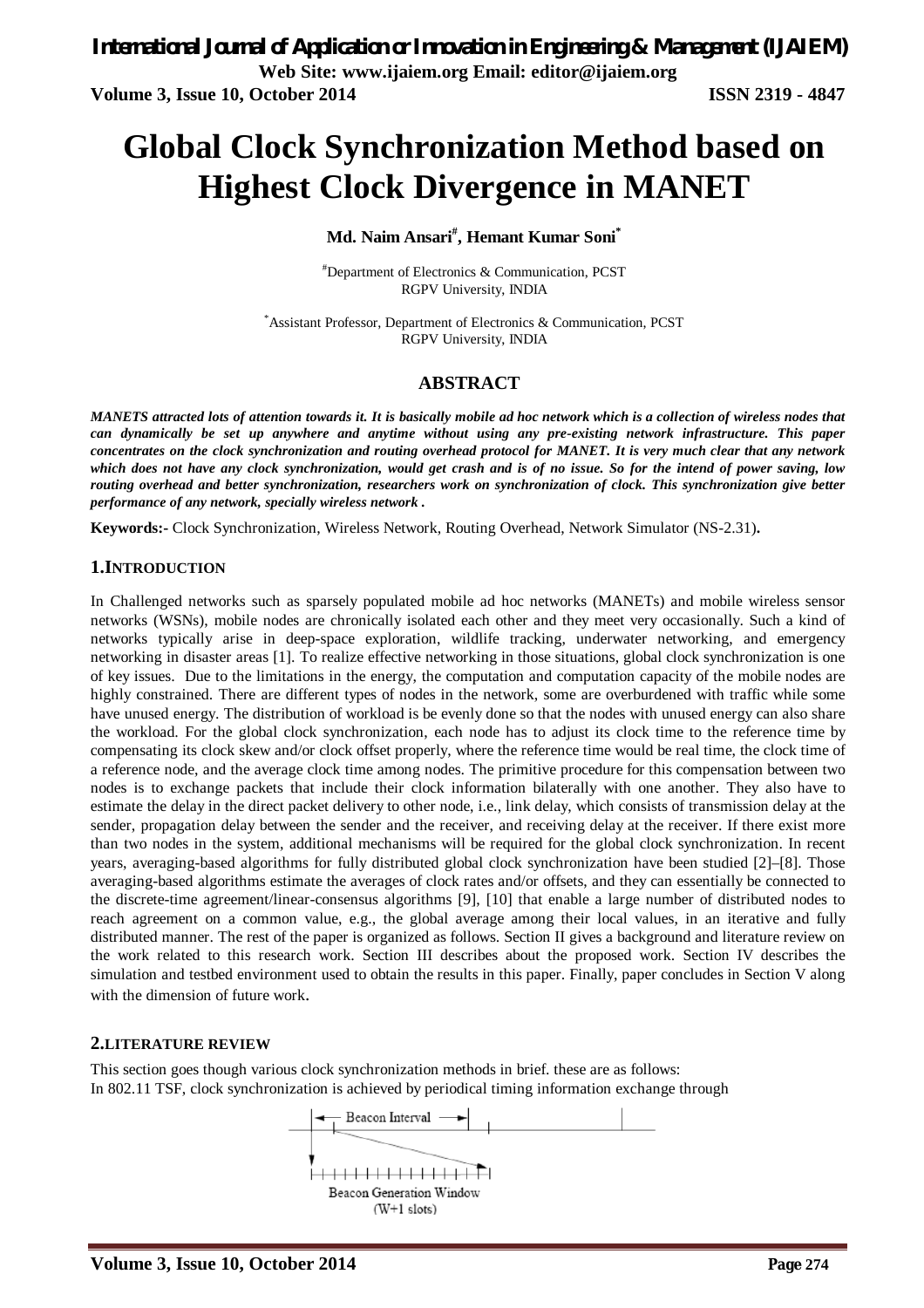beacon frames, which contain timestamps. In the IEEE 802.11 standards [11], an ad-hoc network is called an Independent Basic Service Set (IBSS), in which all of the stations are within each other's transmission range. According to the IEEE 802.11 specifications [11], each station maintains a TSF timer (clock) of the order of microseconds. Clock or timing synchronization is achieved by nodes periodically exchanging timing information through beacon frames. Each node in an IBSS shall adopt the timing received from any beacon that has a TSF time value (the timestamp) later than its own TSF timer. All nodes in the IBSS adopt a common value, a Beacon Period, which defines the length of beacon intervals or periods. This value, established by the node that initiates the IBSS, defines a series of Target Beacon Transmission Times (TBTTs) exactly a Beacon Period time units apart. Time zero is defined to be a TBTT. Beacon generation in an IBSS is distributed; all nodes in the IBSS participate in the process.There are extensive studies on global clock synchronization in multi-hop wireless networks and the surveys are given in [13], [14]. If the network is composed of static nodes and/or low-mobility nodes, the simplest way is toform a hierarchical topology rooted by a special node, i.e., root node, and to broadcast the clock time of the root node to all other nodes along with the topology. This category of global time synchronization schemes includes Network Time Protocol (NTP) [15] and its extension [16], tree-based approach [17], [18], and cluster-based approach [19]. These approaches, however, will not work well in challenged networks due to the following reasons: i) Making and maintaining the hierarchical topology are difficult due to sparse node density, node mobility, and node failures, and ii) estimation errors increase with the number of hops from the root node.

## **3.GLOBAL CLOCK SYNCHRONIZATION METHOD BASED ON HIGHEST CLOCK DIVERGENCE IN MANET (GCSMBHCD)**

The present section handle the working procedure of the GCSMBHCD method. the main concept of the GCSMBHCD method is it's concept of global clock synchronization. in this proposed work all the nodes of the adhoc network gets synchronized based on the global highest divergence value of clock of all clocks available in the all nodes of network. Here the proposed work of "GCSMBHCD" is segmented into various steps:

## **Step 1:** Initialization

This is the phase where each nodes sends 'HELLO' message to other node of the network starts with local or nearby nodes.

**Step 2:** After Receiving 'HELLO' message

- a. After receiving 'HELLO' message from other nodes of the network, each node finds the highest divergence of the clock.
- b.Calculate the difference of it's own clock with the highest divergence clock of the network.

**Step 3:** Pre-final step

Each node gets ready with the difference clock value needs to update in their respective clock.

#### **Step 4:** Final Step

With the sending of the next 'HELLO' packet this calculated 'Clock difference' with next start BEACON time is updated to all nodes of the network.



**Fig 2** shows the comparison between clock drift of both methods.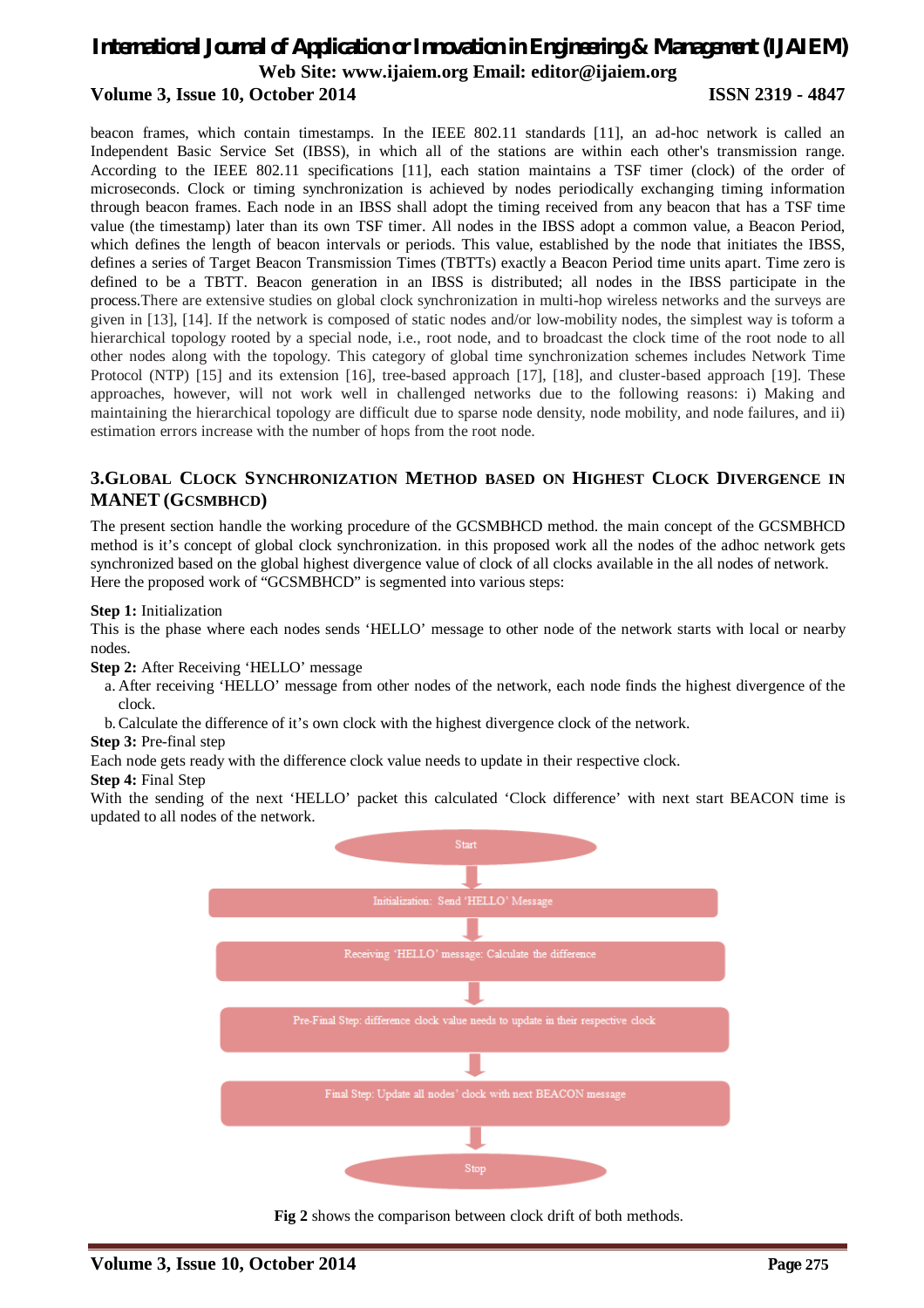## **4.SIMULATION AND RESULTS**

There are various tools available for simulation of the adhoc network. Researchers have implemented and tested the adhoc environment clock synchronization in ns-2.31. Different ns-2.31 initial parameters are as follows, which were taken in consideration by researchers while performing the experiments:

| <b>Property</b> | <b>Values</b>            |
|-----------------|--------------------------|
| set val(chan)   | Channel/WirelessChannel  |
| set val(prop)   | Propagation/TwoRayGround |
| set val(netif)  | Phy/WirelessPhy          |
| set val(mac)    | Mac/802_11               |
| set val(ifq)    | Queue/DropTail/PriQueue  |
| set val(ll)     | LL                       |
| set val(ant)    | Antenna/OmniAntenna      |
| set val(ifqlen) | 100                      |
| $set$ val(nn)   | 20                       |
| set $val(rp)$   | <b>AODV</b>              |
| set $val(x)$    | 1000                     |
| set $val(y)$    | 800                      |
| set val(stop)   | 90                       |

**Table 1:** Various Simulation Parameters

There are two parameters on which researchers have proven their work. Those parameters are as follows: 1.Clock Drift

2.Routing Overhead.



**Figure 3:** Comparison between GCSMBHCD with Base Work

Fig 4. Show the comparison among the Routing overhead among the base paper [20], GCSMBHCD and asynchronised method

## **5.CONCLUSION AND FUTURE WORK**

Researchers have shown through their experiment that the performance of the GCSMBHCD in respect to both of the parameters,

1.Clock drift and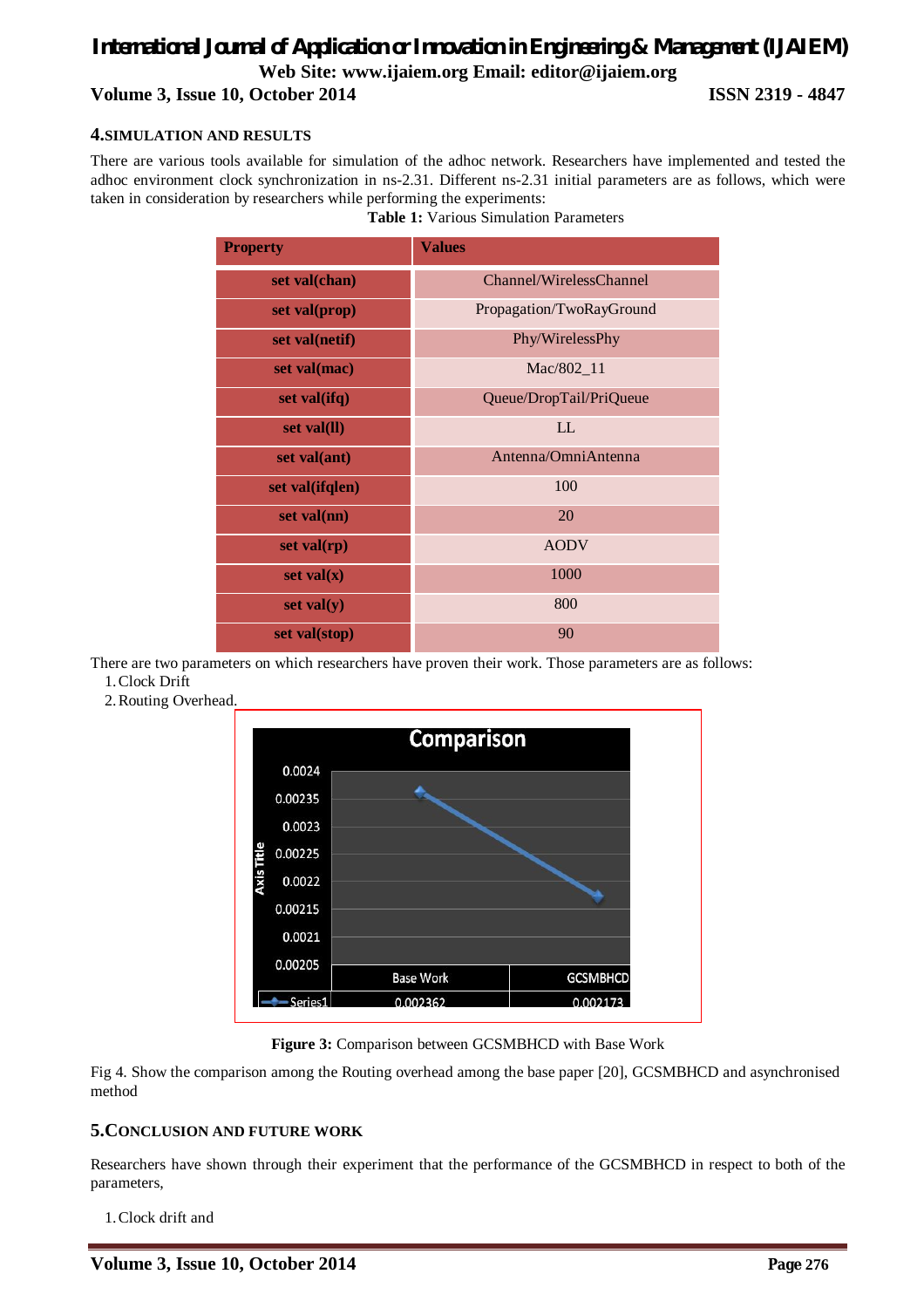2.Routing Overhead,

is better than the performance of the base paper.



**Fig 4:** Comparison of Routing overheads

This work motivates researchers to work in the improvement of the Packed Delivery Ratio, End-to-End delay etc. These parameters would be taken in consideration by the researchers for the future work.

#### **REFERENCES**

- [1] S.Farreland V. Cahill, Delay- and Disruption-Tolerant Networking. Boston, MA: Artech House, 2006.
- [2] Q. Li and D. Rus, "Global Clock Synchronization in Sensor Networks," IEEE Trans. Comput., vol. 55, no. 2, pp. 214–226, 2006.
- [3] P. Barooah and J. P. Hespanha, "Distributed Estimation from Relative Measurements in Sensor Networks," in Proc. 3rd Int'l Conf. on Intelligent Sensing and Information Processing, pp. 226–231, 2005.
- [4] R. Solis, V. S. Borkar, and P. R. Kumar, "A New Distributed Time Synchronization Protocol for Multihop Wireless Networks," in Proc. 45th IEEE Conf. on Decision and Control, pp. 2734–2739, 2006.
- [5] C. Liao and P. Barooah, "Time-Synchronization in Mobile Sensor Networks from Difference Measurements," in Proc. 49th IEEE Conf. on Decision and Control, pp. 2118–2123, 2010.
- [6] Giridhar and P. R. Kumar, "The Spatial Smoothing Method of Clock Synchronization in Wireless Networks," in Theoretical Aspects of Distributed Computing in Sensor Networks (S. Nikoletseas and J. D. Rolim, eds.), Monographs in Theoretical Computer Science. An EATCS Series, pp. 227–256, Berlin Heidelberg: Springer, 2011.
- [7] L. Schenato and F. Fiorentin, "Average TimeSynch: A Consensus-Based Protocol for Clock Synchronization in Wireless Sensor Networks," Automatica, vol. 47, no. 9, pp. 1878–1886, 2011.
- [8] Choi, H. Liang, X. Shen, and W. Zhuang, "DCS: Distributed Asynchronous Clock Synchronization in Delay Tolerant Networks," IEEE Trans. Parallel Distrib. Syst., vol. 23, no. 3, pp. 491–504, 2012.
- [9] P. Bertsekas and J. N. Tsitsiklis, Parallel and Distributed Computation: Numerical Methods. Englewood Cliffs, NJ: Prentice-Hall, 1997.
- [10]F. Garin and L. Schenato, "A Survey on Distributed Estimation and Control Applications Using Linear Consensus Algorithms," in Networked Control Systems (A. Bemporad, M. Heemels, and M. Johansson, eds.), vol. 406 of Lecture Notes in Control and Information Sciences, pp. 75–107, London: Springer-Verlag, 2010.
- [11]Yun-Jae Shin and Jung-Ryun Lee, "Time Synchronization Protocol in Ad hoc network," 2013 IEEE
- [12]Lifei Huang, Ten-Hwang Lai, "On the Scalability of IEEE 802.11 Ad Hoc Networks," in Proceedings of MobiHoc 2002, pp. 173-182.